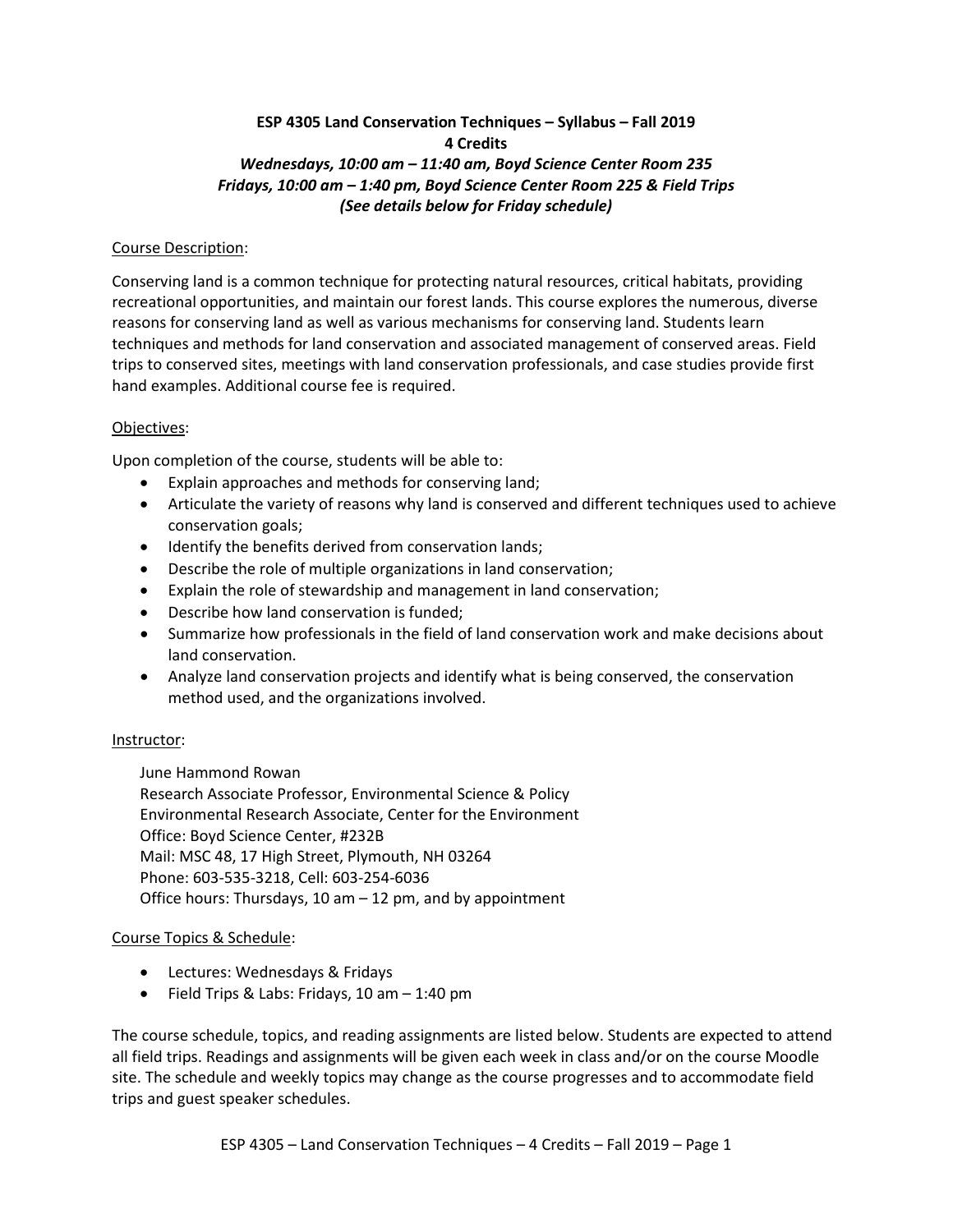| <b>Week</b>    | <b>Date</b>                                                                                                                                        | <b>Topic</b>                                                                                                                                 |  |  |
|----------------|----------------------------------------------------------------------------------------------------------------------------------------------------|----------------------------------------------------------------------------------------------------------------------------------------------|--|--|
| $\mathbf{1}$   | Aug 28<br>Wednesday<br>10-11:40 am<br>Aug 30<br>Friday<br>10 am $-$ 12 pm                                                                          | Course introduction & overview.<br>Why do we conserve land? Who conserves land? How is land conserved?<br>What do we do with conserved land? |  |  |
| $\overline{2}$ | Sept 4<br>Wednesday<br>10-11:40 am<br>Sept 6<br>Friday<br>$10 am - 12 pm$                                                                          | Conservation Planning - what is conserved & why?                                                                                             |  |  |
| 3              | Sept 11<br>Wednesday<br>10-11:40 am<br>Sept 13<br><b>Friday</b><br>10 am $-$ 1:40 pm                                                               | Who conserves land?<br>USFS & White Mountain National Forest background & Field trip prep<br>Friday, Sept 13, Field trip #1                  |  |  |
| 4              | Sept 18<br>Wednesday<br>10 -11:40 am<br>Sept 20<br>Friday<br>10 am $-$ 12 pm                                                                       | Discussion about Field trip #1<br>Basics of property & ownership<br><b>Conservation Easements</b>                                            |  |  |
| 5              | Sept 25<br>Wednesday<br>10 -11:40 am<br>Sept 27<br>Friday<br>10 am $-$ 12 pm                                                                       | Other methods for land conservation<br>Review for exam                                                                                       |  |  |
| 6              | Oct 2<br>Wednesday<br>10 -11:40 am<br><b>Wednesday, Oct 2: Exam</b><br>Friday, Oct 4: Field trip #2<br>Oct 4<br><b>Friday</b><br>10 am $-$ 1:40 pm |                                                                                                                                              |  |  |
| 7              | Oct 9<br>Wednesday<br>10 -11:40 am<br>Oct 11<br>Friday                                                                                             | Discussion about Field Trip #2<br>Introduction to management & stewardship<br>Friday, Oct 11: NO CLASS                                       |  |  |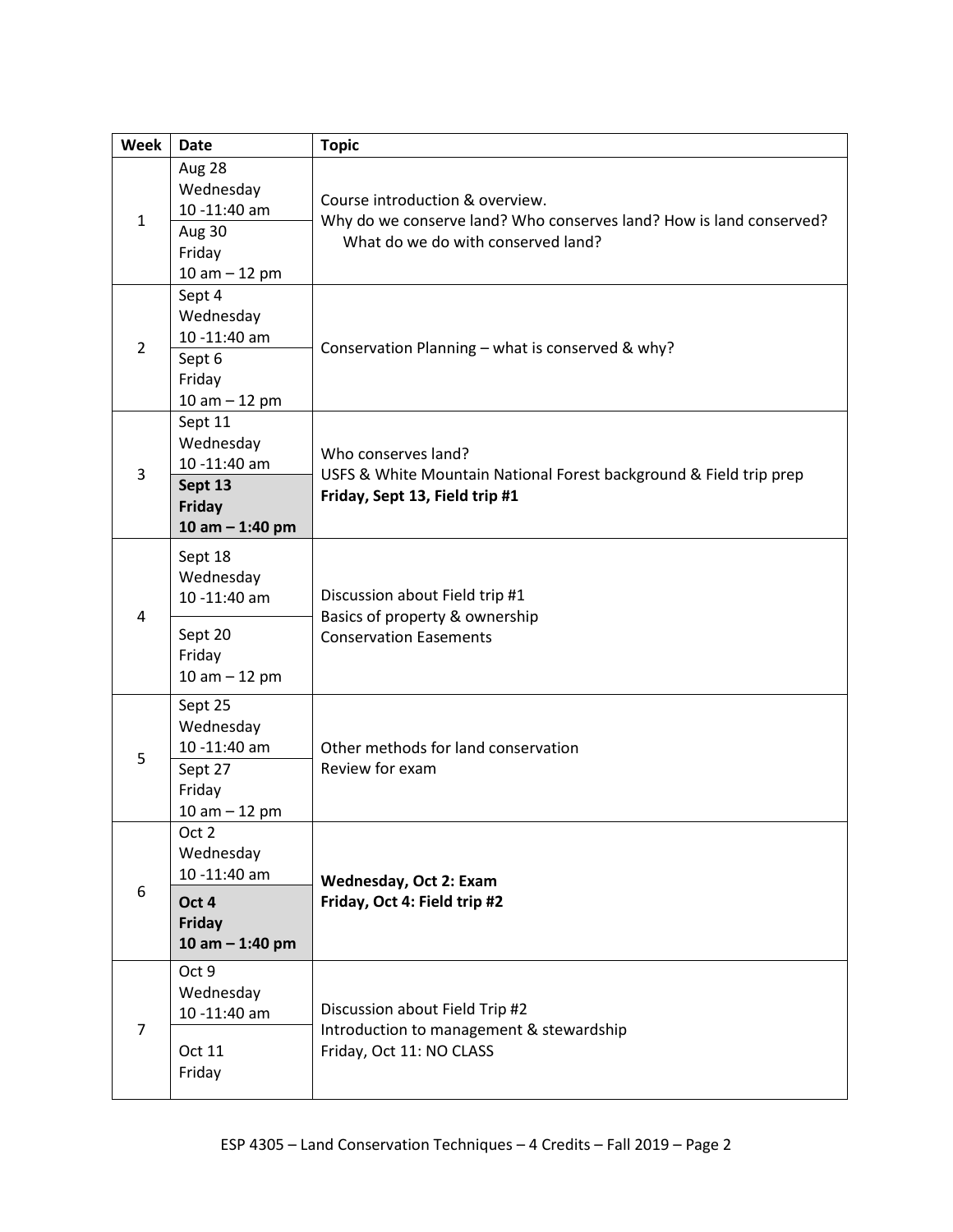| 8  | Oct 16<br>Wednesday<br>10-11:40 am<br>Oct 18<br>Friday,<br>10 am $-$ 12 pm                                                                                                                                                                      | Management & stewardship<br>Basics of forest management & best management practices<br>Friday, Oct 25: Field Trip #3                                         |  |
|----|-------------------------------------------------------------------------------------------------------------------------------------------------------------------------------------------------------------------------------------------------|--------------------------------------------------------------------------------------------------------------------------------------------------------------|--|
| 9  | <b>Oct 23</b><br>Wednesday<br>10 -11:40 am<br><b>Oct 25</b><br>Friday<br>10 am $-$ 1:40 pm                                                                                                                                                      |                                                                                                                                                              |  |
| 10 | Oct 30<br>Wednesday<br>10 -11:40 am<br>Nov 1<br>Friday<br>10 am $-$ 12 pm                                                                                                                                                                       | Discussion about Field trip #3<br>Review of ownership, easements, management, stewardship<br>Funding for land conservation                                   |  |
| 11 | Nov <sub>6</sub><br>Wednesday<br>10 -11:40 am<br>Nov 8<br>Friday<br>10 am $-$ 12 pm                                                                                                                                                             | Land Conservation Projects - steps & checklists                                                                                                              |  |
| 12 | Nov 13<br>Wednesday<br>10 -11:40 am<br><b>Nov 15</b><br>Friday                                                                                                                                                                                  | Issues in land conservation<br>Friday, Nov 15: No Class                                                                                                      |  |
| 13 | <b>Nov 20</b><br>Wednesday<br>10-11:40 am<br>& 7 pm - 9 pm<br><b>Nov 22</b><br>Friday<br>10 am $-$ 1:40 pm                                                                                                                                      | Issues in land conservation<br>Wednesday, Nov 20: Why do we Hike? Panel discussion, 7 pm - 9 pm,<br><b>Boyd 144</b><br>Friday, Nov 22: Student presentations |  |
| 14 | <b>Nov 27</b><br>Wednesday<br><b>Nov 29</b><br>Friday                                                                                                                                                                                           | No class - Thanksgiving break                                                                                                                                |  |
| 15 | Dec <sub>4</sub><br>Wednesday<br>Wednesday, Dec 4: Student Showcase<br>10 -11:40 am<br>Friday, Dec 6: Course review - Why do we conserve land? Who conserves<br>Dec <sub>6</sub><br>land? How is land conserved?<br>Friday<br>10 am $-$ 1:40 pm |                                                                                                                                                              |  |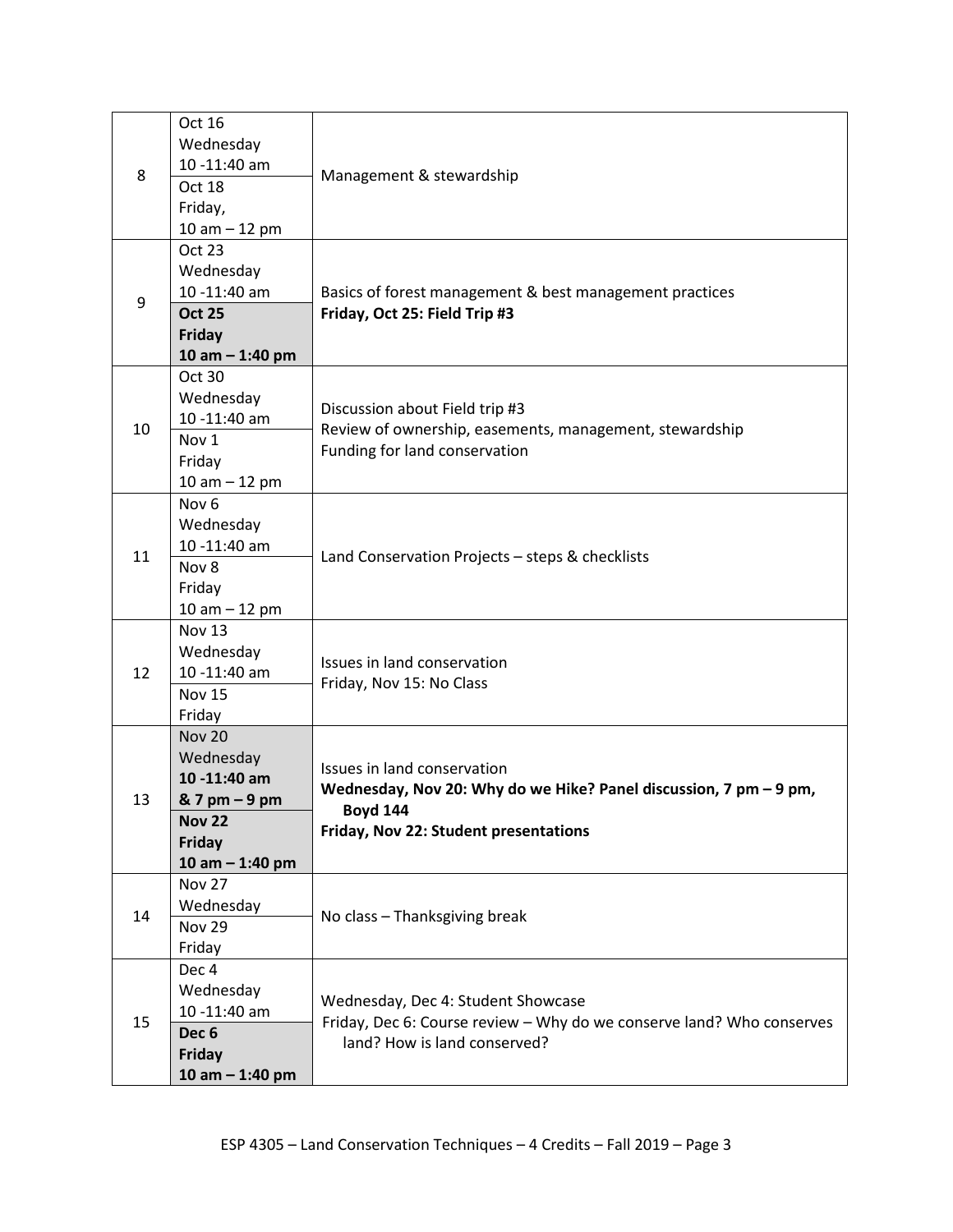| 16 | Dec 9               | <b>FINAL EXAM</b> |
|----|---------------------|-------------------|
|    | $  8$ am - 10:30 am |                   |

### Field Trips:

All around the region, there are numerous areas of conserved land and we will visit some of them to illustrate a variety of course topics. **Field trips are an integral part of this class and are mandatory.** We will leave on field trips at 10 am and plan to return to campus by 1:40 pm, but occasionally delays might occur. While traveling to and from the field trip sites students are expected to engage in discussion about the course topics. Students should wear appropriate clothing for being outside in wooded areas and potential rough terrain (long pants, boots or sturdy shoes, socks) and bring warm clothes, rain gear, bug and tick spray, sun screen, food, water, and a field notebook.

#### Course Resources:

There is no required textbook for this course. **However, there will be a lot of reading***.* Course readings and resources will be provided on the course Moodle site and assigned each week during the term. Students are expected to complete the readings by the assigned date. In many cases, the resource documents are lengthy and technical. These resources are provided to give students examples of land conservation plans and documents. Students are expected to review the documents to gain an overview of the topic, understand the scope of content, and be able to connect the material to the class topic.

#### Evaluation:

This class consists of class meetings, field trips, and lab sessions. Student grades will be based on:

| <b>Evaluation</b>                                                                      |     |  |
|----------------------------------------------------------------------------------------|-----|--|
| Class participation: Students are expected to attend all classes and field trips.      |     |  |
| Participation includes attendance, completing assigned readings prior to class,        | 20% |  |
| applying information in class, and participating in discussions and group activities.  |     |  |
| Assignments: There will be papers and assignments throughout the course. Details       |     |  |
| will be explained in class and on the course Moodle site.                              | 30% |  |
| Project & Presentation: Students will research an area of conserved land, address key  |     |  |
| questions about the land, and present findings to the class. Students may also present | 20% |  |
| at the Student Showcase on Dec. 4.                                                     |     |  |
| Exams: There will be one midterm exam and one comprehensive final exam.                |     |  |

Grading scale:

- $A = 93-100$ ;  $A = 90-92$
- $\bullet$  B+ = 87-89; B = 83-86, B-=80-82
- $C+ = 77-79$ ;  $C = 73-76$ ;  $C- = 70-72$
- $\bullet$  D+ = 67-69, D = 63-66, D- = 60-62
- $F = 62$

Please review Plymouth State University's Fair Grading Policy at[: https://campus.plymouth.edu/frost](https://campus.plymouth.edu/frost-house/wp-content/uploads/sites/12/2019/08/PSU-Fair-Grading-Policy.pdf)[house/wp-content/uploads/sites/12/2019/08/PSU-Fair-Grading-Policy.pdf](https://campus.plymouth.edu/frost-house/wp-content/uploads/sites/12/2019/08/PSU-Fair-Grading-Policy.pdf)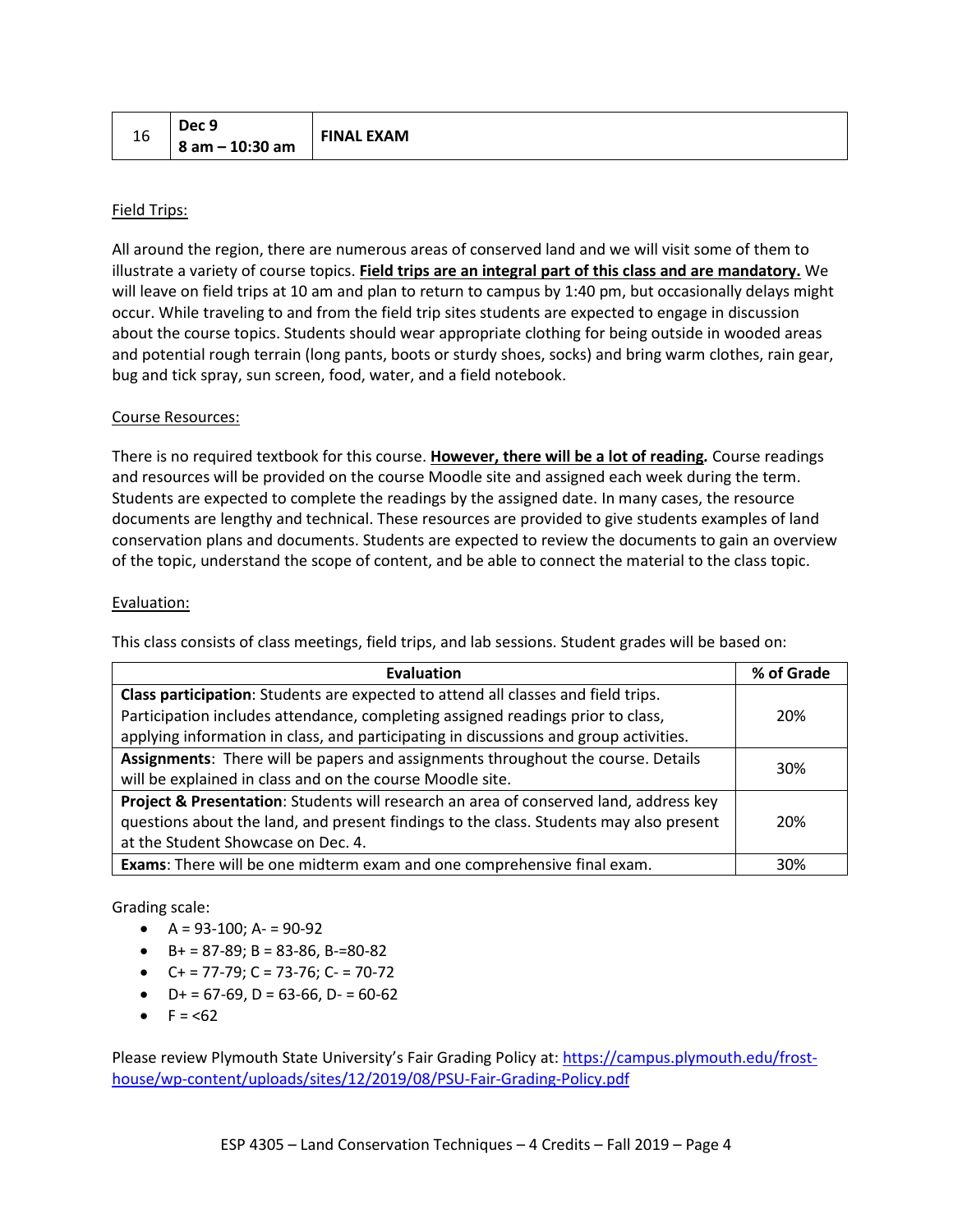Students will be assessed using the rubric below as a guide. Course assignments have additional specific requirements and the grading of an assignment will take into account not only the strengths and weaknesses of the final document or project, but also whether or not other specified requirements have been met, and to what extent they have been met.

| <b>Essential Elements</b>                                                                   |                                                                                                         | 2                                                                                                                                   | 3                                                                                                        |
|---------------------------------------------------------------------------------------------|---------------------------------------------------------------------------------------------------------|-------------------------------------------------------------------------------------------------------------------------------------|----------------------------------------------------------------------------------------------------------|
| <b>Purpose</b>                                                                              | Unclear purpose &<br>topic development;<br>vague                                                        | Limited expression of<br>purpose; adequate<br>development of topic                                                                  | Purpose is clearly expressed &<br>topic fully developed                                                  |
| <b>Details</b>                                                                              | Few relevant details,<br>lacks creativity                                                               | Details are adequate &<br>relevant, shows creativity                                                                                | Details are specific, enhance<br>development & creative                                                  |
| Organization                                                                                | Poor organization                                                                                       | Logical progression of ideas                                                                                                        | Logical & controlled<br>organization throughout                                                          |
| Writing, Style,<br>Grammar, Format,<br><b>References</b>                                    | Poor sentence<br>structure; Errors in<br>grammar, citations,<br>formatting & writing<br>are distracting | Sentence variety & patterns<br>are appropriate for style &<br>effect; Some errors in<br>grammar, citations,<br>formatting & writing | Sentence variety enhances<br>style & effect; No errors in<br>grammar, citations, formatting<br>& writing |
| Verbal<br><b>Communication &amp;</b><br><b>Class Participation</b><br>(in class and online) | Limited participation<br>in discussion; ideas<br>sometimes not well<br>developed                        | Participates in discussion;<br>ideas developed &<br>communicated clearly                                                            | Regularly participates in<br>discussion; listens to others;<br>ideas developed &<br>communicated clearly |

Course Policies:

- Students are accountable for meeting all course requirements, which may include both in-class and out-of-class experiences, as well as both individual and group-based activities. Students are expected to attend all regularly scheduled class meetings, including field trips. Absences will only be excused in accordance with the PSU ["Excused Absence Policy.](https://campus.plymouth.edu/frost-house/wp-content/uploads/sites/12/2019/08/PSU-Excused-Absence-Policy.pdf)" Students should recognize the importance of participation in class activities and to be aware that grades may be affected by absences.
- Field trips are an integral and required part of this course. Special requirements apply to the trips:
	- $\circ$  Field trips will involve walking on trails over some rough, forested terrain. If you have any physical difficulties, please let the instructor know so accommodations can be made.
	- $\circ$  Please wear appropriate clothing for field trips. Appropriate clothing means long pants appropriate for walking in the woods, hiking boots or shoes (no open-toed shoes), warm clothes (insulated sweater or jacket, wind protection, warm hat), and rain gear. Students are responsible for bringing their own sun screen and bug/tick repellant as well as food and water.
	- o Bring a field notebook for taking notes on field trips.
	- o Bring a backpack or appropriate bag to carry extra clothing, water, etc.
	- o We will meet with guests on several trips. You are a representative of PSU and should give the guest your full attention and respect.